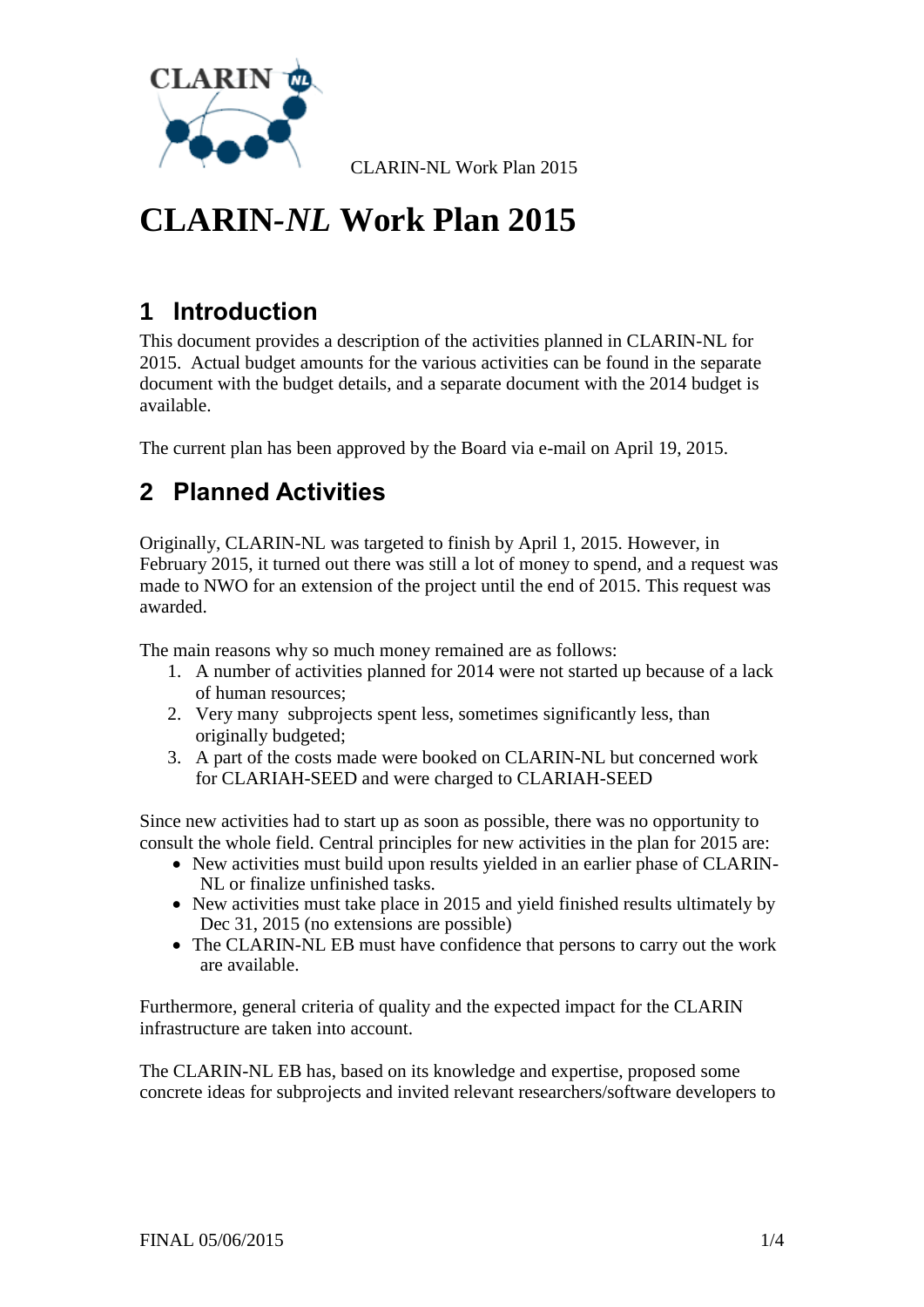

make a proposal for these. In addition, a number of researchers have made a proposal by themselves. All these proposals have been evaluated by the EB.<sup>1</sup>

### *2.1 Technical Implementation*

- The Max Planck Institute has decided to reduce its activities for the TLA significantly. Though the data stored there will be safe, it is unclear how easy access to them will be in the future and to what extent access will be provided in a CLARIN-compatible manner. In addition, it is unclear whether new data can be stored there. With this, also the Netherlands loses an important centre for the storage of data in a CLARIN-compliant manner. Many so-called Aservices are being or already have been discontinued by MPI and have to be transferred to other centres. Meertens Institute has indicated, in the framework of a continuation of the TLA activities without MPI, that it is prepared to ingest new data. However, in order to do this in an efficient manner, a data deposition service has to be set up. A pilot project for this will be carried out in CLARIN-NL. Project name: *MeertensDepositionService*. Involved party: MI (Marc Kemps-Snijders). 40k euro, Budget Id: 226.
- Daan Broeder (MI) continues his work for the CLARIN-NL portal, and for preparing the transition to CLARIAH until April 1, 2015. 7.5k euro, Budget Id: 227
- Improvements on the metadata search engine have been carried out. Involved party: MI (Matthijs Brouwer). 10k euro, Budget Id: 206.

#### *2.2 Tools and Data*

- PaQu, which was started up in 2014, originally consisted of two phases, of which only the first phase was financed. However, much of what was planned for phase 2 was already carried out in phase 1. What remains of phase 2 is (1) implementation of federated login, and (2) transfer to a CLARIN centre (in casu INL). These activities are now financed. Involved parties: RUG (Peter Kleiweg) and INL (10k euro, Budget Id: 220)
- For the PILNAR application federated login is being implemented. 5k euro, Budget Id: 222. Involved party: MI (Marc Kemps-Snijders).
- In various CLARIN-NL projects work has been carried out on the curation of dialect dictionaries (e.g. COAVA, Data Curation Service). A project has been defined (CARE: *Curatie en integratie Regionale woordenboeken*) to do this for the remaining (parts of) the dialect dictionaries. There is close collaboration with Flanders and we hope that financing and executing this

1

<sup>1</sup> The proposals for the projects *Subtiel* (Van den Heuvel) and *Gekaapte Brieven* (Pieters/Bennis) have been rejected after evaluation, because they cannot be seen as building on earlier activities or results of CLARIN-NL, and because the impact of these proposals for the CLARIN infrastructure was judged lower than that of other proposals that have been awarded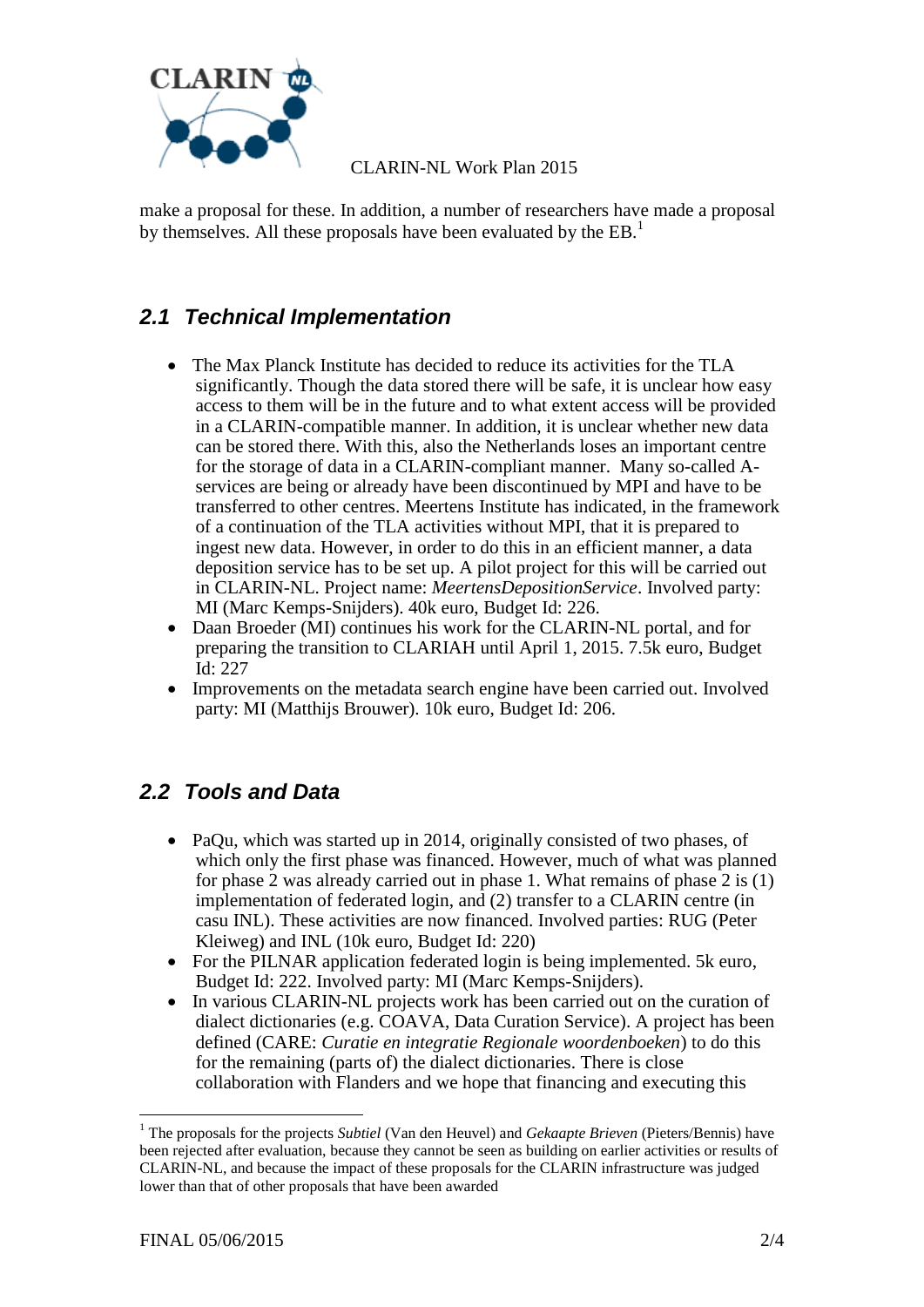

project can contribute to financing by Hercules for similar activities in Flanders (using the same procedures and formats). Involved party: RUN (Nicoline van der Sijs / Roeland van Hout); (53k euro, Budget Id: 209).

- A lot of work has been done in CLARIN-NL on providing better access to linguistically annotated corpora, *inter alia* in the projects OpenSONAR, CLARIN-NL LASSY, PaQU, AutoSearch, and (when cooperating with Flanders) GrETEL. The plan is to continue this in 2015 in three projects:
	- A pilot project for linking grammatical terms, examples and descriptions of constructions in TaalPortaal to query's in corpus query interfaces such as PaQu, OpenSONAR and GrETEL. Project name: *TaalPortaal links to Corpora* (TPC). Involved Parties: MI (Ton van der Wouden), INL, UU, RUG. 58k euro, Budget Id: 211.
	- Make a web application for the desktop corpus query tool *CorpusStudio* developed by Erwin Komen, which is already in used by renowned linguists, and which we are eager to incorporate in the CLARIN infrastructure. Project name: *CorpusStudio-Webversion*. Involved Party: MI (Erwin Komen). 37k euro, Budget Id: 210.
	- *OpenCGN*. A version of OpenSONAR, but for CGN and with extensions to deal with the audio files. Involved Party: RUN (Henk van den Heuvel). 40k euro, Budget Id: 224.
- Co-ordinator Semantic Interoperability: Ineke Schuurman (UU) has continued her activities as coordinator semantic interoperability until April 1, 2015.<sup>2</sup> 3,4k euro, Budget Id: 205.

#### *2.3 Education and Awareness*

- The movies made earlier have turned out to be very successful for dissemination purposes. We plan to make 3 additional films, this time focused on the results achieved and how researcher scan use these. 15k euro, Budget Id: 223. Co-ordinator: Arjan van Hessen
- Budget has been reserved for supporting events, *inter alia* THATCAMP (held in January, 2k euro, budget id: 216), workshop SPARQL on STCN (Els Stronks, April 13, 2015; 500 euro, Budget Id: 218), and 5k euro for other events (Budget Id: 215).
- Website: We keep the website in the air in 2015 and as long after that as possible. We are negotiating the maintenance contract and hope to reduce the costs (14,5k euro, Budget Id: 214)
- Final Event. 30k euro was reserved for a final event to finish the CLARIN-NL project with. This event is planned for March 13, 2015. Expected costs are 15k.

1

 $2$  After that, she will also work on semantic interoperability in the context of CLARIAH, again as an employee of UU.